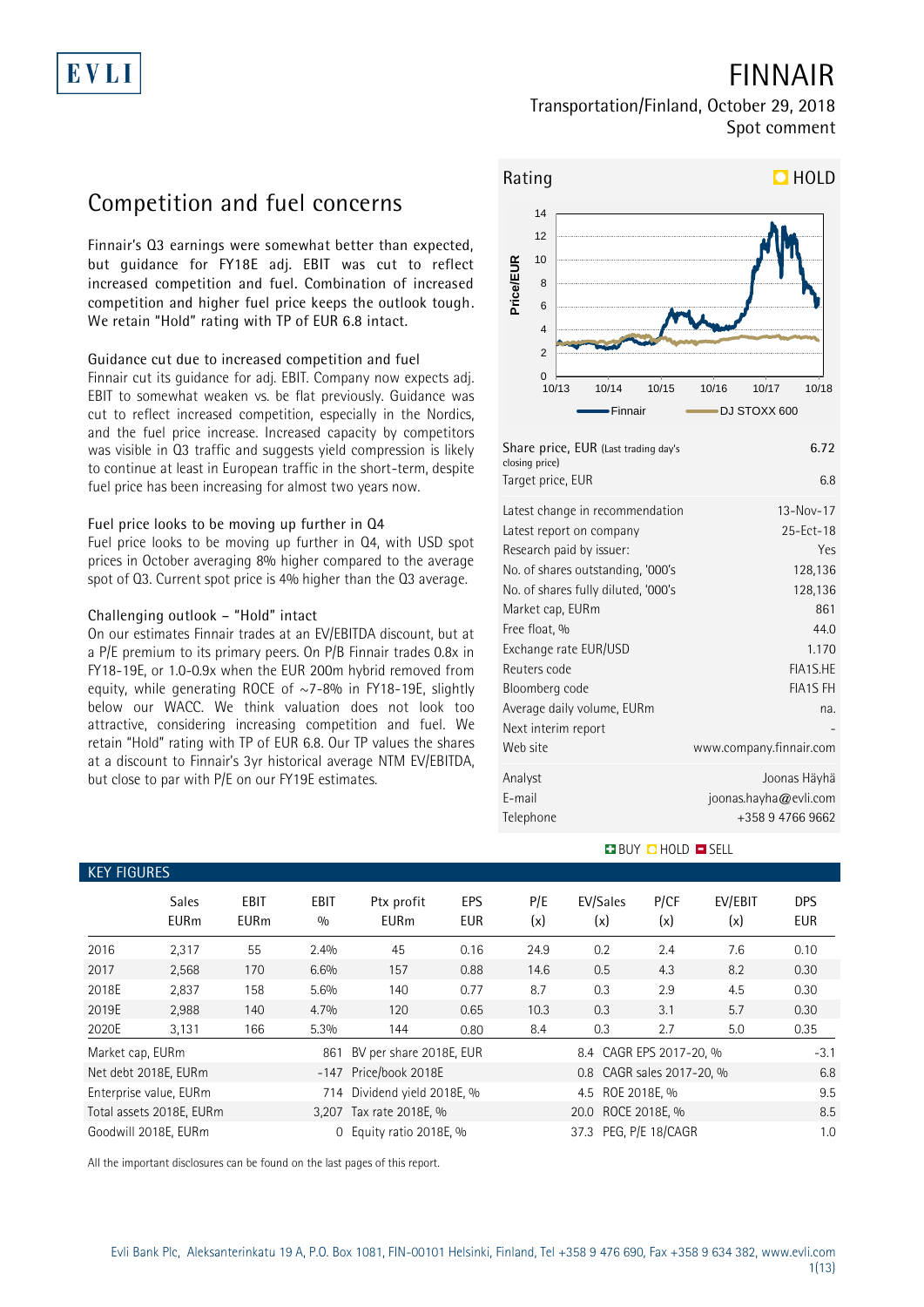### **Transportation/Finland, October 29, 2018 Spot comment**

## **Finnair estimates**

|                                      |             | Finnair estimates |                |             |             |                |              |                |                |              |                |              |              |
|--------------------------------------|-------------|-------------------|----------------|-------------|-------------|----------------|--------------|----------------|----------------|--------------|----------------|--------------|--------------|
| FINNAIR                              |             |                   |                |             |             |                |              |                |                |              |                |              |              |
|                                      | 2015        | 2016              | 2017           | 2017        | 2017        | 2017           | 2017         | 2018           | 2018           | 2018         | 2018E          | 2018E        | 2019E        |
| <b>EURm</b>                          | FY          | FY                | Q <sub>1</sub> | 02          | Q3          | Q <sub>4</sub> | FY           | Q <sub>1</sub> | 02             | Q3           | Q <sub>4</sub> | FY           | <b>FY</b>    |
| Passenger transportation             |             |                   |                |             |             |                |              |                |                |              |                |              |              |
| Revenue                              | 1766        | 1816              | 423            | 509         | 598         | 491            | 2021         | 485            | 577            | 652          | 521            | 2234         | 2342         |
| y/y change<br>Passengers (thousands) | 7.7%        | 2.8%              | 4.6 %          | 11.1%       | 15.9%       | 12.2 %         | 11.3%        | 14.6 %         | 13.4 %<br>3456 | 9.1%         | 6.0%           | 10.6 %       | 4.8%         |
| v/v change                           | 10294<br>7% | 10866<br>6%       | 2604<br>4%     | 3070<br>10% | 3275<br>10% | 2956<br>14%    | 11905<br>10% | 3018<br>16%    | 13%            | 3653<br>12%  | 3281<br>11%    | 13408<br>13% | 14095<br>5%  |
| ASK (mkm)                            | 31836       | 33914             | 8 1 2 8        | 9095        | 10 093      | 9 607          | 36922        | 9666           | 10718          | 11 528       | 10 763         | 42 676       | 44 863       |
| v/v change                           | 3%          | 7%                | 0%             | 7%          | 11%         | 17%            | 9%           | 19%            | 18%            | 14%          | 12%            | 16%          | 5%           |
| RPK (mkm)                            | 25 5 9 2    | 27 065            | 6617           | 7617        | 8798        | 7718           | 30 749       | 8016           | 8847           | 9 7 4 3      | 8 4 5 6        | 35 061       | 36 801       |
| y/y change                           | 3%          | 6%                | 3%             | 16%         | 15%         | 20%            | 14%          | 21%            | 16%            | 11%          | 10%            | 14%          | 5%           |
| Load factor (RPK/ASK), PLF           | 80.4 %      | 79.8 %            | 81.4 %         | 83.7 %      | 87.2 %      | 80.3 %         | 83.3 %       | 82.9%          | 82.5%          | 84.5%        | 78.6%          | 82.2 %       | 82.0 %       |
| y/y change                           | $0.2%-p$    | $-0.6%-p$         | $2.6%-p$       | $6.3%-p$    | $2.9% - p$  | $2.0%-p$       | $3.5% - p$   | $1.5%-p$       | $-1.2%-p$      | $-2.7% - p$  | $-1.8%-p$      | $-1.1% - p$  | $-0.1%-p$    |
| RASK (cents)                         | 7.08        | 6.83              | 6.82           | 6.96        | 7.29        | 6.72           | 6.96         | 6.57           | 6.67           | 6.95         | 6.37           | 6.65         | 6.66         |
| y/y change                           | 13.7%       | $-3.5%$           | 3.2 %          | 4.0 %       | 3.4 %       | $-3.3%$        | 1.8%         | $-3.6%$        | $-4.2%$        | $-4.6%$      | $-5.1%$        | $-4.4%$      | 0.2 %        |
| Yield (Traffic revenue / RPK), cents | 6.90        | 6.71              | 6.39           | 6.69        | 6.79        | 6.37           | 6.57         | 6.05           | 6.52           | 6.69         | 6.16           | 6.37         | 6.36         |
| v/v change                           | 4%          | $-3%$             | 1%             | $-4%$       | 1%          | $-7%$          | $-2%$        | $-5%$          | $-2%$          | $-2%$        | $-3%$          | $-3%$        | 0%           |
| CASK (cents)                         | 7.01        | 6.67              | 6.93           | 6.55        | 6.11        | 6.48           | 6.49         | 6.53           | 6.22           | 6.01         | 6.39           | 6.28         | 6.35         |
| y/y change                           | 10%         | $-5%$             | 2%             | $-2%$       | $-3%$       | $-6%$          | $-3%$        | $-6%$          | $-5%$          | $-2%$        | $-1%$          | $-3%$        | 1%           |
| CASK ex-fuel (cents)                 | 5.14        | 5.22              | 5.56           | 5.29        | 4.88        | 5.21           | 5.22         | 5.21           | 4.87           | 4.60         | 4.90           | 4.88         | 4.80         |
| y/y change                           | 19%         | 2%                | 5%             | 2%          | $-1%$       | $-6%$          | 0%           | $-6%$          | $-8%$          | $-6%$        | $-6%$          | $-6%$        | $-2%$        |
| Ancillary and retail                 |             |                   |                |             |             |                |              |                |                |              |                |              |              |
| Revenue                              | 103         | 126               | 34             | 36          | 37          | 37             | 145          | 39             | 41             | 42           | 42             | 163          | 186          |
| Revenue growth                       | 30.5 %      | 21.6 %            | 13.8%          | 19.5 %      | 10.7%       | 17.7%          | 15.3 %       | 15.7%          | 11.9%          | 12.3 %       | 12.1%          | 12.9%        | 13.5 %       |
| Cargo                                |             |                   |                |             |             |                |              |                |                |              |                |              |              |
| Revenue                              | 184         | 174               | 39             | 49          | 52          | 57             | 197          | 41             | 52             | 55           | 59             | 206          | 221          |
| Revenue growth                       | $-20.6%$    | $-5.4%$           | $-1.0%$        | 16.0%       | 13.4 %      | 23.6 %         | 13.5 %       | 3.3 %          | 4.5 %          | 6.4%         | 4.0 %          | 4.6 %        | 7.0%         |
| <b>Travel services</b>               |             |                   |                |             |             |                |              |                |                |              |                |              |              |
| Revenue                              | 207         | 201               | 59             | 39          | 49          | 60             | 206          | 71             | 46             | 53           | 64             | 233          | 240          |
| Revenue growth                       | $-3.2%$     | $-2.7%$           | $-6.8%$        | 0.0%        | 6.6 %       | 10.4 %         | 2.1%         | 21.1%          | 18.4 %         | 7.8%         | 7.0%           | 13.4 %       | 3.0%         |
| Passenger revenue                    |             |                   |                |             |             |                |              |                |                |              |                |              |              |
| Asia                                 | 734         | 740               | 176            | 211         | 282         | 213            | 882          | 217            | 243            | 311          | 235            | 1006         | 1083         |
| Europe                               | 763         | 761               | 166            | 231         | 239         | 202            | 839          | 182            | 245            | 259          | 207            | 893          | 925          |
| North Atlantic                       | 99          | 116               | 23             | 30          | 40          | 26             | 119          | 25             | 36             | 46           | 29             | 136          | 144          |
| Domestic                             | 150         | 165               | 52             | 40          | 32          | 50             | 174          | 55             | 41             | 33           | 50             | 179          | 190          |
|                                      |             |                   |                |             |             |                |              |                |                |              |                |              |              |
| Total revenue                        | 2255        | 2317              | 555            | 633         | 735         | 645            | 2569         | 635            | 715            | 801          | 686            | 2837         | 2988         |
| YoY change                           | $-1%$       | 3%                | 3%             | 11%         | 15%         | 13%            | 11%          | 15%            | 13%            | 9%           | 6%             | 10%          | 5%           |
| Other income                         | 85          | 76                | 20             | 19          | 18          | 20             | 77           | 20             | 18             | 18           | 18             | 73           | 72           |
| Staff costs                          | -353<br>2%  | -363              | -91            | -107        | -113        | -113           | -423         | -106           | -116           | -109         | -104           | -435<br>3%   | $-451$<br>3% |
| y/y change<br>% of revenue           | 16%         | 3%<br>16%         | $-2%$<br>16%   | 15%<br>17%  | 29%<br>15%  | 25%<br>18%     | 17%<br>16%   | 17%<br>17%     | 8%<br>16%      | $-3%$<br>14% | $-8%$<br>15%   | 15%          | 15%          |
| Fuel                                 | -596        | -492              | $-112$         | $-114$      | $-124$      | $-122$         | -472         | $-127$         | $-145$         | -163         | $-160$         | -596         | $-694$       |
| y/y change                           | $-10%$      | $-17%$            | $-8%$          | $-9%$       | $-4%$       | 6%             | $-4%$        | 14%            | 27%            | 31%          | 31%            | 26%          | 16%          |
| % of revenue                         | 26%         | 21%               | 20%            | 18%         | 17%         | 19%            | 18%          | 20%            | 20%            | 20%          | 23%            | 21%          | 23%          |
| Other OPEX                           | $-1160$     | $-1268$           | -322           | -328        | -328        | $-336$         | $-1314$      | $-343$         | $-349$         | -363         | $-365$         | $-1420$      | $-1462$      |
| v/v change                           | 3%          | 9%                | 4%             | 5%          | 2%          | 3%             | 4%           | 6%             | 6%             | 11%          | 9%             | 8%           | 3%           |
| % of revenue                         | 51%         | 55%               | 58%            | 52%         | 45%         | 52%            | 51%          | 54%            | 49%            | 45%          | <b>53%</b>     | <b>50%</b>   | 49%          |
| <b>Comparable EBITDAR</b>            | 231         | 270               | 50             | 103         | 189         | 94             | 436          | 79             | 123            | 184          | 74             | 460          | 454          |
| Comp. EBITDAR-%                      | 9.9%        | 11.3 %            | 8.7%           | 15.8%       | 25.1%       | 14.1 %         | 16.5%        | 12.0%          | 16.8%          | 22.5 %       | 10.5 %         | 15.8 %       | 14.8 %       |
| Operating lease payment for aircraft | $-99$       | $-110$            | $-30$          | $-35$       | $-35$       | $-36$          | $-137$       | $-39$          | $-40$          | $-38$        | $-38$          | $-155$       | $-160$       |
| <b>Comparable EBITDA</b>             | 132         | 161               | 20             | 68          | 154         | 58             | 300          | 40             | 84             | 146          | 36             | 305          | 294          |
| Depreciation                         | $-108$      | $-106$            | $-29$          | $-30$       | $-35$       | $-35$          | $-129$       | $-36$          | $-36$          | $-38$        | $-38$          | $-147$       | $-154$       |
| Comparable EBIT                      | 24          | 55                | -9             | 37          | 119         | 23             | 171          | 4              | 48             | 108          | $-2$           | 158          | 140          |
| Comp. EBIT-%                         | 1.0%        | 2.3%              | $-1.5%$        | 5.7%        | 15.8%       | 3.4 %          | 6.4%         | 0.6%           | 6.6%           | 13.2 %       | $-0.3%$        | 5.4 %        | 4.6 %        |
| IAC & fair value changes             | 98          | 61                | $-1$           | 52          | 3           |                | 54           | $\overline{2}$ | -8             | $-3$         | $\overline{0}$ | $-9$         |              |
| EBIT                                 | 122         | 116               | $-10$          | 89          | 122         | 24             | 225          | 6              | 40             | 106          |                | 150          | 140          |

*Sources: Finnair, Evli estimates*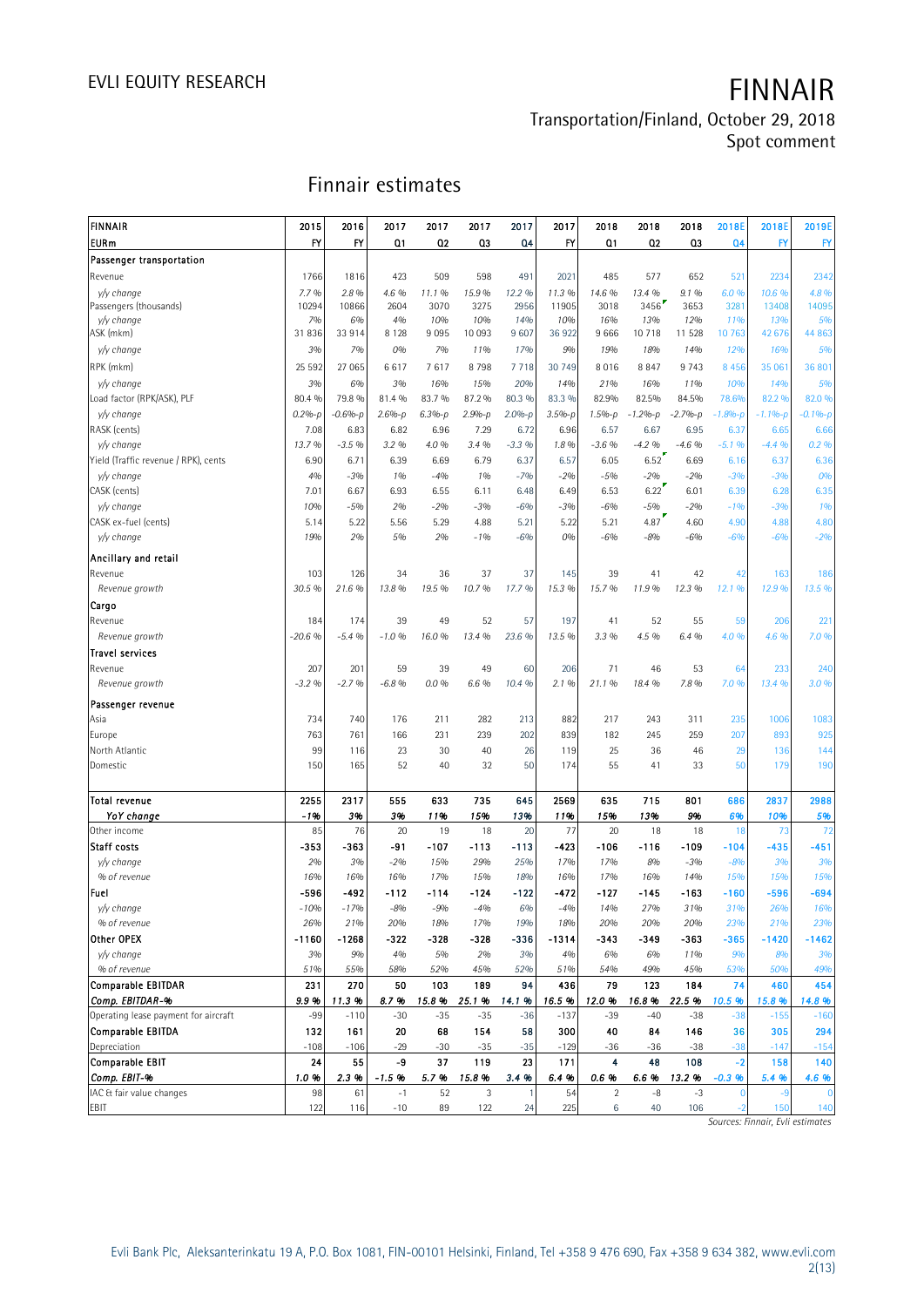**Fuel price**



### **Finnair valuation vs. peers**

Our model treats Finnair's EUR 200m hybrid bond as 100% equity. Our estimates exclude IAC and fair value changes, but include hybrid interest. If the EUR 200m hybrid bond is generates ROCE of ~7-8% in FY18-19E vs. our WACC of 8.9%.

|                                                        |             | removed from equity, Finnair's P/B is 1.0-0.9x in FY18-19E. On our estimates Finnair                                                                         |                               |           |         |         |         |         |         |        |          |          |              |
|--------------------------------------------------------|-------------|--------------------------------------------------------------------------------------------------------------------------------------------------------------|-------------------------------|-----------|---------|---------|---------|---------|---------|--------|----------|----------|--------------|
|                                                        |             | generates ROCE of ~7-8% in FY18-19E vs. our WACC of 8.9%.                                                                                                    |                               |           |         |         |         |         |         |        |          |          |              |
|                                                        |             |                                                                                                                                                              |                               |           |         |         |         |         |         |        |          |          |              |
|                                                        |             |                                                                                                                                                              |                               |           |         |         |         |         |         |        |          |          |              |
|                                                        | <b>MCAP</b> |                                                                                                                                                              | EV/EBITDA EV/EBITDA EV/EBITDA |           | EV/EBIT | EV/EBIT | EV/EBIT | P/E     | P/E     | P/E    | P/B      | P/B      | P/B          |
| FINNAIR PEER GROUP                                     | local FX    | 18                                                                                                                                                           | 19                            | 20        | 18      | 19      | 20      | 18      | 19      | 20     | 18       | 19       | 20           |
| Primary European peers                                 |             |                                                                                                                                                              |                               |           |         |         |         |         |         |        |          |          |              |
| SAS AB                                                 | 7491        | 4.2x                                                                                                                                                         | 4.6x                          | 5.3x      | 7.1x    | 8.6x    | 10.1x   | 5.5x    | 6.7x    | 5.2x   | 1.0x     | 0.9x     | 0.8x         |
| International Consolidated Airlines Group              | 12054       | 3.1x                                                                                                                                                         | 3.0x                          | 2.9x      | 4.3x    | 4.2x    | 4.1x    | 5.8x    | 5.9x    | 5.5x   | 1.6x     | 1.3x     | 1.2x         |
| Air France-KLM SA                                      | 3590        | 2.3x                                                                                                                                                         | 2.1x                          | 1.9x      | 7.5x    | 7.5x    | 6.7x    | 6.1x    | 5.9x    | 5.5x   | 1.2x     | 1.0x     | 0.8x         |
| Deutsche Lufthansa AG                                  | 9033        | 2.4x                                                                                                                                                         | 2.6x                          | 2.3x      | 4.2x    | 4.4x    | 3.9x    | 4.5x    | 4.4x    | 4.2x   | 0.8x     | 0.7x     | 0.6x         |
| Norwegian Air Shuttle ASA                              | 9883        |                                                                                                                                                              | 42.2x                         | 18.2x     |         |         | 55.5x   |         |         |        | 2.6x     | 4.1x     | 4.4x         |
| Other European peers                                   |             |                                                                                                                                                              |                               |           |         |         |         |         |         |        |          |          |              |
| Aegean Airlines SA                                     | 483         | 2.5x                                                                                                                                                         | 2.6x                          | 2.6x      | 3.1x    | 3.3x    | 3.3x    | 8.2x    | 8.2x    | 7.6x   | 1.8x     | 1.7x     | 1.5x         |
| easyJet plc                                            | 4641        | 6.0x                                                                                                                                                         | 6.1x                          | 6.0x      | 8.4x    | 8.7x    | 8.7x    | 10.0x   | 9.8x    | 9.5x   | 1.5x     | 1.4x     | 1.3x         |
| Flybe Group PLC                                        | 27          | 4.4x                                                                                                                                                         | 2.9x                          | 2.6x      |         |         | 25.2x   |         |         | 32.6x  | 0.3x     | 0.4x     | 0.4x         |
| Ryanair Holdings Plc                                   | 13918       | 7.5x                                                                                                                                                         | 7.0x                          | 6.1x      | 11.3x   | 10.5x   | 9.0x    | 12.8x   | 11.8x   | 10.2x  | 2.9x     | 2.4x     | 2.0x         |
| Wizz Air Holdings Plc                                  | 1825        | 1.9x                                                                                                                                                         | 2.4x                          | 2.2x      | 2.6x    | 3.4x    | 3.1x    | 11.7x   | 10.1x   | 8.3x   | 2.3x     | 1.6x     | 1.3x         |
| North American peers                                   |             |                                                                                                                                                              |                               |           |         |         |         |         |         |        |          |          |              |
| American Airlines Group, Inc.                          | 14907       | 6.9x                                                                                                                                                         | 6.2x                          | 5.6x      | 10.8x   | 9.5x    | 8.3x    | 7.4x    | 6.2x    | 5.2x   | 9.4x     | 4.1x     | 2.5x         |
| Delta Air Lines, Inc.                                  | 36825       | 5.7x                                                                                                                                                         | 4.9x                          | 4.5x      | 8.2x    | 7.1x    | 6.5x    | 9.7x    | 8.5x    | 7.7x   | 2.5x     | 2.0x     | 1.7x         |
| JetBlue Airways Corporation                            | 5146        | 5.2x                                                                                                                                                         | 4.7x                          | 3.5x      | 9.1x    | 8.0x    | 5.4x    | 11.5x   | 9.9x    | 7.2x   | 1.0x     | 0.9x     | 0.8x         |
| Southwest Airlines Co.                                 | 28599       | 6.8x                                                                                                                                                         | 5.9x                          | 5.1x      | 9.3x    | 8.0x    | 7.0x    | 12.1x   | 10.4x   | 9.2x   | 2.6x     | 2.2x     | 1.9x         |
| Spirit Airlines, Inc.                                  | 3633        | 9.2x                                                                                                                                                         | 8.0x                          | 6.7x      | 13.7x   | 11.8x   | 9.8x    | 14.6x   | 12.0x   | 10.1x  | 1.8x     | 1.6x     | 1.4x         |
| United Continental Holdings, Inc.                      | 23323       | 5.7x                                                                                                                                                         | 5.2x                          | 4.4x      | 9.4x    | 8.3x    | 7.0x    | 10.1x   | 8.6x    | 7.2x   | 2.3x     | 1.9x     | 1.6x         |
| WestJet                                                | 2163        | 7.2x                                                                                                                                                         | 5.4x                          | 4.1x      | 30.8x   | 15.0x   | 9.0x    | 29.3x   | 13.2x   | 8.4x   | 1.0x     | 0.9x     | 0.8x         |
| Primary European peers median                          |             | 2.8x                                                                                                                                                         | 3.0x                          | 2.9x      | 5.7x    | 6.0x    | 6.7x    | 5.7x    | 5.9x    | 5.4x   | 1.2x     | 1.0x     | 0.8x         |
| Finnair (Evli est)*                                    |             | 2.3x                                                                                                                                                         | 2.7x                          | 2.4x      | 4.5x    | 5.7x    | 5.0x    | 8.7x    | 10.3x   | 8.4x   | 0.8x     | 0.8x     | 0.7x         |
| Finnair discount/premium to primary peer group median* |             | $-16%$                                                                                                                                                       | $-1196$                       | $-16%$    | $-2196$ | $-5%$   | $-26%$  | 53%     | 76%     | 56%    | $-32%$   | $-20%$   | $-1196$      |
|                                                        |             |                                                                                                                                                              |                               |           |         |         |         |         |         |        |          |          |              |
|                                                        |             | Div yield                                                                                                                                                    | Div yield                     | Div yield | EBIT-%  | EBIT-%  | EBIT-%  | ROCE-%  | ROCE-%  | ROCE-% | ROE-%    | ROE-%    | <b>ROE-%</b> |
| FINNAIR PEER GROUP                                     | Ticker      | 18                                                                                                                                                           | 19                            | 20        | 18      | 19      | 20      | 18      | 19      | 20     | 18       | 19       | 20           |
| Primary European peers                                 |             |                                                                                                                                                              |                               |           |         |         |         |         |         |        |          |          |              |
| SAS AB                                                 | SAS-SE      | 0.9%                                                                                                                                                         | 0.2%                          | 0.2%      | 5.2%    | 4.2%    | 5.4%    | 11.6%   | 9.5%    | 11.7%  | 18.0%    | 13.6%    | 14.6%        |
| International Consolidated Airlines Group              | IAG-GB      | 4.3%                                                                                                                                                         | 4.5%                          | 4.9%      | 13.4%   | 12.3%   | 12.3%   | 18.1%   | 16.5%   | 16.1%  | 27.0%    | 22.8%    | 21.0%        |
| Air France-KLM SA                                      | AF-FR       | 0.4%                                                                                                                                                         | 0.7%                          | 1.2%      | 4.8%    | 4.2%    | 4.2%    | 7.0%    | 6.3%    | 6.6%   | 19.3%    | 16.4%    | 14.9%        |
| Deutsche Lufthansa AG                                  | LHA-DE      | $4.3\%$                                                                                                                                                      | 4.7%                          | 5.0%      | 7.7%    | 7.6%    | 7.8%    | 11.7%   | 11.1%   | 11.1%  | 18.2%    | 15.7%    | 14.6%        |
| Norwegian Air Shuttle ASA                              | NAS-NO      | $0.0\%$                                                                                                                                                      | 0.0%                          | 0.0%      | $-4.3%$ | $-1.2%$ | 2.3%    | $-4.7%$ | $-1.1%$ | 2.1%   | $-48.7%$ | $-54.2%$ | $-13.4%$     |
| Other European peers                                   |             |                                                                                                                                                              |                               |           |         |         |         |         |         |        |          |          |              |
| Aegean Airlines SA                                     | AEGN-GR     | 7.9%                                                                                                                                                         | 8.0%                          | 8.1%      | 7.1%    | 7.0%    | 7.0%    | 23.5%   | 22.7%   | 21.9%  | 21.7%    | 20.2%    | 20.2%        |
| easyJet plc                                            | EZJ-GB      | 4.6%                                                                                                                                                         | 5.1%                          | 5.5%      | 9.9%    | 8.9%    | 8.6%    | 12.3%   | 11.0%   | 10.3%  | 15.4%    | 14.7%    | 14.0%        |
| Flybe Group PLC                                        | FLYB-GB     | $0.0\%$                                                                                                                                                      | 0.0%                          | 0.6%      | $-2.2%$ | $-0.7%$ | 0.8%    |         |         |        | $-25.8%$ | $-13.4%$ | 1.1%         |
| Ryanair Holdings Plc                                   | RY4C-IE     | 0.8%                                                                                                                                                         | 0.7%                          | 0.9%      | 16.7%   | 15.5%   | 16.1%   | 13.9%   | 13.8%   | 14.9%  | 22.3%    | 20.2%    | 19.7%        |
| Wizz Air Holdings Plc                                  | WIZZ-GB     | $0.0\%$                                                                                                                                                      | 0.0%                          | $0.0\%$   | 14.1%   | 13.7%   | 14.1%   | 17.2%   | 16.3%   | 17.3%  | 19.4%    | 16.0%    | 15.8%        |
| North American peers                                   |             |                                                                                                                                                              |                               |           |         |         |         |         |         |        |          |          |              |
| American Airlines Group, Inc.                          | AAL-US      | 1.3%                                                                                                                                                         | 1.4%                          | 1.5%      | 7.4%    | 8.1%    | 8.7%    | 8.8%    | 9.6%    | 10.6%  | 126.4%   | 65.5%    | 48.4%        |
| Delta Air Lines, Inc.                                  | DAL-US      | 2.4%                                                                                                                                                         | 2.7%                          | 3.1%      | 11.9%   | 12.4%   | 12.5%   | 14.7%   | 15.2%   | 15.6%  | 25.6%    | 23.7%    | 21.8%        |
| JetBlue Airways Corporation                            | JBLU-US     | 0.0%                                                                                                                                                         | $0.0\%$                       | $0.0\%$   | 8.6%    | 9.1%    | 10.9%   | 8.3%    | 8.5%    |        | 8.9%     | 9.1%     | 10.8%        |
| Southwest Airlines Co.                                 | LUV-US      | 1.2%                                                                                                                                                         | 1.3%                          | 1.7%      | 14.3%   | 15.0%   | 15.1%   | 16.5%   | 17.6%   | 19.4%  | 21.2%    | 21.1%    | 20.9%        |
| Spirit Airlines, Inc.                                  | SAVE-US     | 0.0%                                                                                                                                                         | $0.0\%$                       | 0.0%      | 11.5%   | 11.9%   | 12.2%   | 8.5%    | 8.8%    |        | 12.6%    | 13.2%    | 13.6%        |
| United Continental Holdings, Inc.                      | UAL-US      | $0.0\%$                                                                                                                                                      | 0.0%                          | 0.0%      | 8.6%    | 8.9%    | 9.7%    | 11.1%   | 11.3%   |        | 23.2%    | 22.3%    | 22.4%        |
| WestJet                                                | WJA-CA      | 3.0%                                                                                                                                                         | 3.1%                          | 3.5%      | 2.8%    | 5.2%    | 7.4%    | 2.8%    | 5.5%    | 8.0%   | 3.3%     | 6.9%     | 9.5%         |
| Primary European peers median                          |             | 0.9%                                                                                                                                                         | 0.7%                          | 1.2%      | 5.2%    | 4.2%    | 5.4%    | 11.6 %  | 9.5 %   | 11.1 % | 18.2%    | 15.7%    | 14.6%        |
|                                                        |             |                                                                                                                                                              |                               |           |         |         |         |         |         |        |          |          |              |
| Finnair (Evli est)*<br>Source: Factset, Evli Research  | SUY1V-FI    | 4.5%<br>Note: Our model treats Finnair's EUR 200m hybrid bond as 100% equity. Our estimates exclude IAC and fair value changes, but include hybrid interest. | 4.5%                          | 5.2%      | 5.6%    | 4.7%    | 5.3%    | 8.5 %   | 6.7 %   | 7.4 %  | 9.5%     | 7.6%     | 8.9%         |

Evli Bank Plc, Aleksanterinkatu 19 A, P.O. Box 1081, FIN-00101 Helsinki, Finland, Tel +358 9 476 690, Fax +358 9 634 382, [www.evli.com](http://www.evli.com/) 3(13)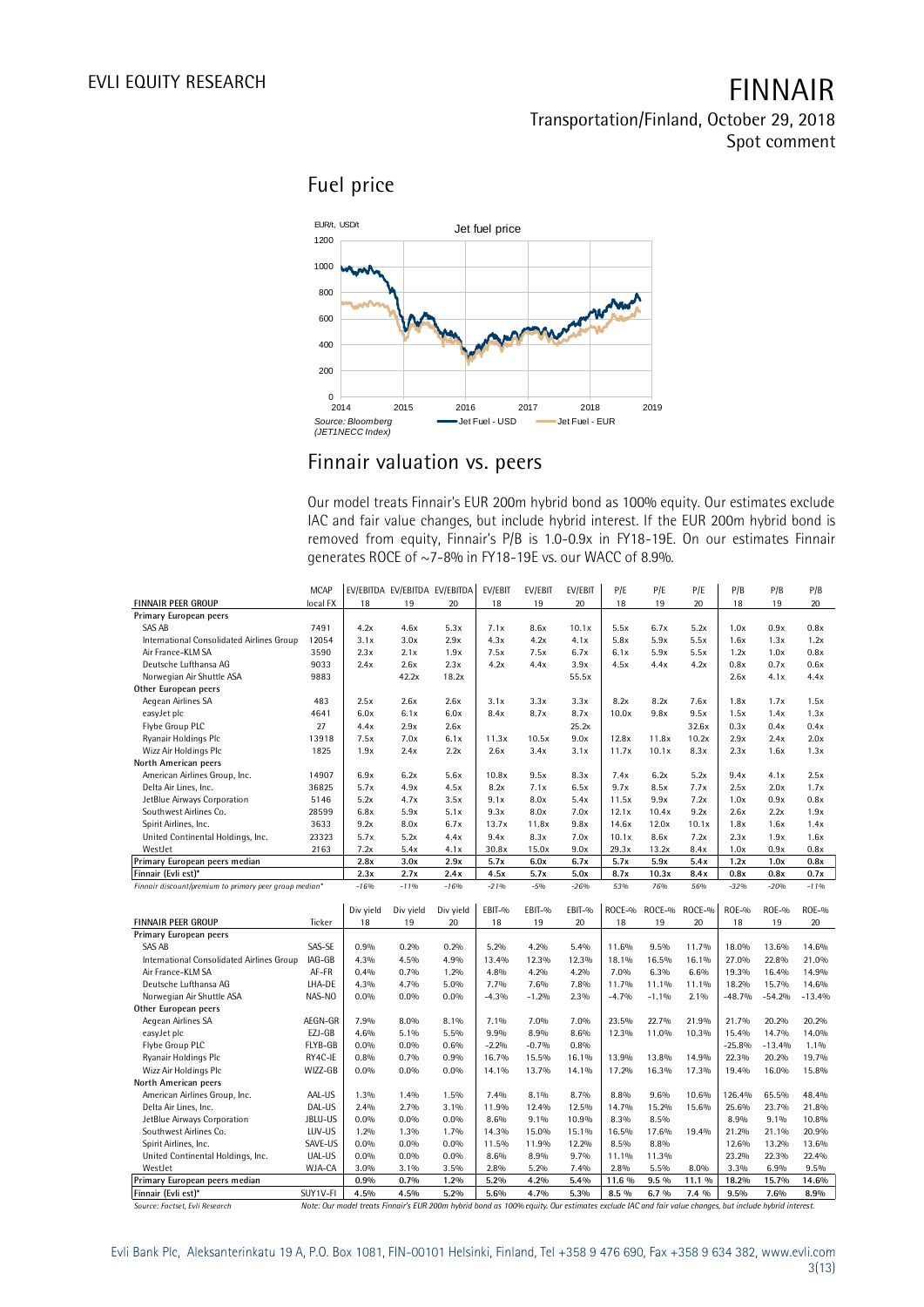### **Finnair valuation vs. own 3yr history**

Our TP of EUR 6.8 values Finnair shares at a discount to Finnair's 3yr historical average NTM EV/EBITDA, but close to par with P/E on our FY19E estimates.

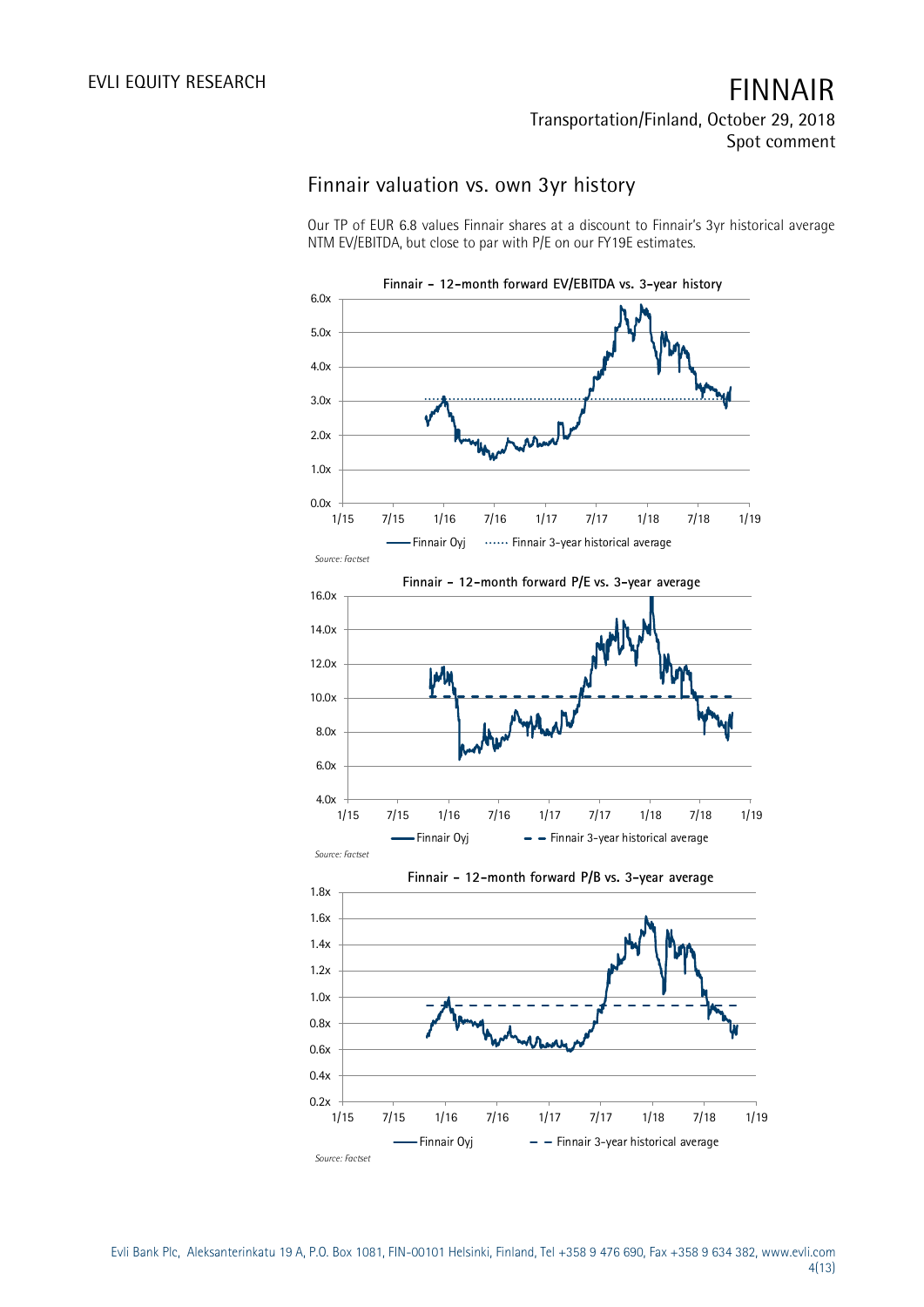### **Transportation/Finland, October 29, 2018 Spot comment**

| VALUATION RESULTS        | <b>BASE CASE DETAILS</b>   | VALUATION ASSUMPTIONS   | ASSUMPTIONS FOR WACC           |      |
|--------------------------|----------------------------|-------------------------|--------------------------------|------|
| Current share price      | 6.72 PV of Free Cash Flow  | 415 Long-term growth, % | 2.0 Risk-free interest rate, % | 2.25 |
| DCF share value          | 9.64 PV of Horizon value   | 612 WACC, %             | 8.9 Market risk premium, %     | 5.8  |
| Share price potential, % | 43.5 Unconsolidated equity | 0 Spread, %             | 0.5 Debt risk premium, %       | 2.8  |
| Maximum value            | 10.3 Marketable securities | 965 Minimum WACC, %     | 8.4 Equity beta coefficient    | 1.20 |
| Minimum value            | 9.0 Debt - dividend        | -757 Maximum WACC, %    | 9.4 Target debt ratio, %       | 20   |
| Horizon value, %         | 59.6 Value of stock        | 1,235 Nr of shares, Mn  | 128.1 Effective tax rate, %    | 25   |

| DCF valuation, EURm       | 2017    | 2018E       | 2019E       | 2020E   | 2021E          | 2022E       | 2023E        | 2024E    | 2025E        | 2026E    | 2027E       | Horizon |
|---------------------------|---------|-------------|-------------|---------|----------------|-------------|--------------|----------|--------------|----------|-------------|---------|
| Net sales                 | 2,568   | 2,837       | 2,988       | 3,131   | 3,256          | 3,370       | 3,488        | 3,610    | 3,737        | 3,868    | 3,945       | 4,024   |
| Sales growth, %           | 10.9    | 10.5        | 5.3         | 4.8     | 4.0            | 3.5         | 3.5          | 3.5      | 3.5          | 3.5      | 2.0         | 2.0     |
| Operating income (EBIT)   | 170     | 158         | 140         | 166     | 182            | 169         | 174          | 181      | 187          | 155      | 158         | 161     |
| EBIT margin, %            | 6.6     | 5.6         | 4.7         | 5.3     | 5.6            | 5.0         | 5.0          | 5.0      | 5.0          | 4.0      | 4.0         | 4.0     |
| + Depreciation+amort.     | 129     | 147         | 154         | 174     | 186            | 196         | 197          | 198      | 200          | 203      | 207         |         |
| - Income taxes            | -3      | $-32$       | $-28$       | $-33$   | $-36$          | $-34$       | $-35$        | $-36$    | $-37$        | $-31$    | $-32$       |         |
| - Change in NWC           | 57      | 24          | 13          | 13      | 11             | 10          | 11           | 11       | 11           | 12       |             |         |
| NWC / Sales, %            | $-18.7$ | $-17.8$     | $-17.3$     | $-16.9$ | $-16.6$        | $-16.4$     | $-16.1$      | $-15.9$  | $-15.6$      | $-15.4$  | $-15.3$     |         |
| + Change in other liabs   | 79      | $\mathbf 0$ | $\mathbf 0$ | 0       | $\overline{0}$ | $\mathbf 0$ | $\mathbf{0}$ | 0        | $\mathbf{0}$ | 0        | $\mathbf 0$ |         |
| - Capital Expenditure     | $-237$  | $-330$      | $-290$      | $-290$  | $-290$         | $-200$      | $-210$       | $-220$   | $-230$       | $-240$   | $-250$      | $-255$  |
| Investments / Sales, %    | 9.2     | 11.6        | 9.7         | 9.3     | 8.9            | 5.9         | 6.0          | 6.1      | 6.2          | 6.2      | 6.3         | 6.3     |
| - Other items             | 16      | $-13$       | $-13$       | $-13$   | $\Omega$       | $\Omega$    | $\mathbf{0}$ | $\Omega$ | $\Omega$     | $\Omega$ | $\mathbf 0$ |         |
| = Unlevered Free CF (FCF) | 211     | $-46$       | $-23$       | 17      | 53             | 141         | 137          | 133      | 131          | 99       | 90          | 1,335   |
| $=$ Discounted FCF (DFCF) |         | $-45$       | $-21$       | 14      | 40             | 99          | 88           | 79       | 71           | 49       | 41          | 612     |
|                           |         |             |             |         |                |             |              |          |              |          |             |         |
| = DFCF min WACC           |         | $-45$       | $-21$       | 14      | 41             | 101         | 90           | 81       | 73           | 51       | 43          | 689     |
| $=$ DFCF max WACC         |         | $-45$       | $-21$       | 14      | 40             | 97          | 86           | 77       | 69           | 47       | 40          | 547     |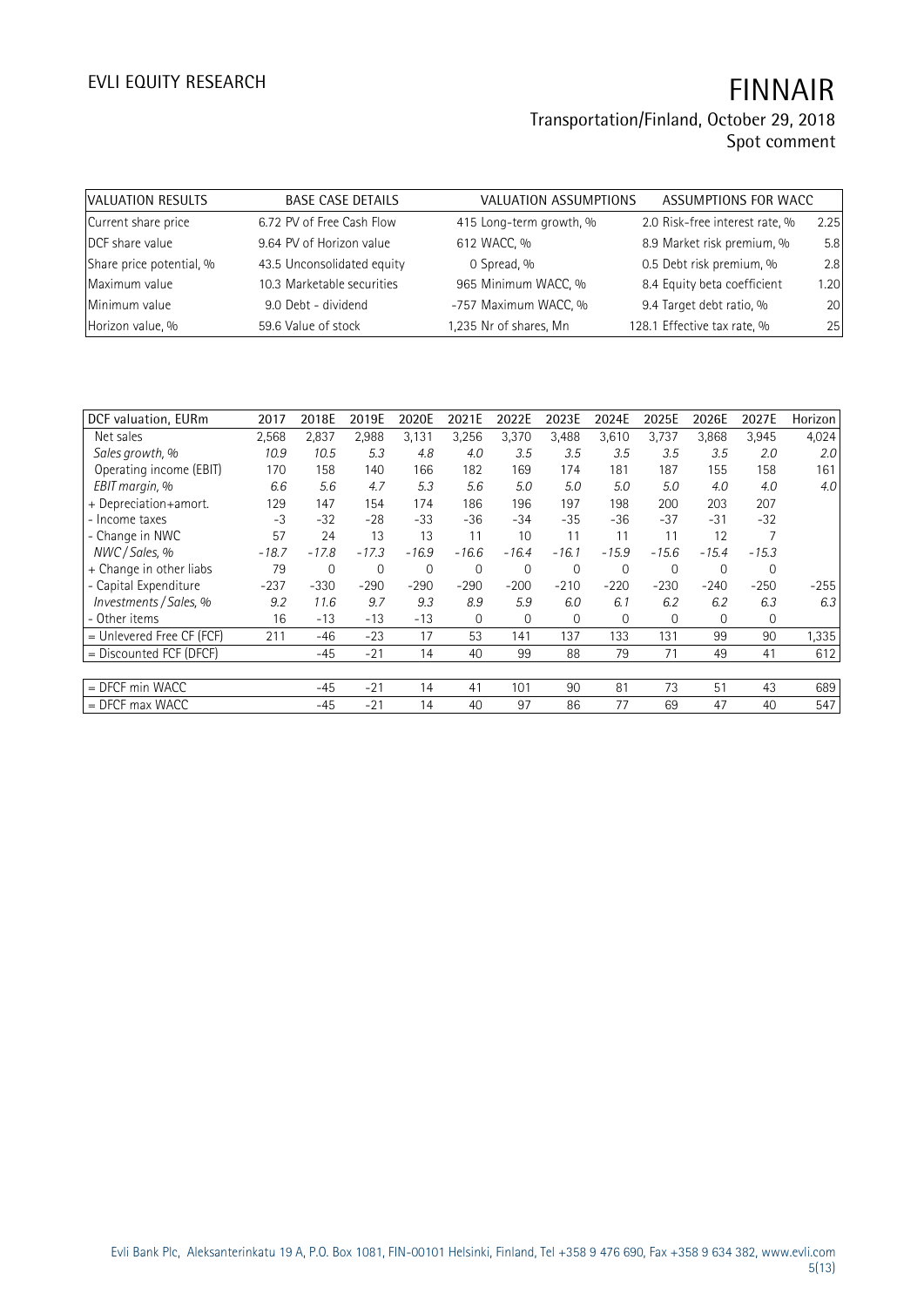### **Transportation/Finland, October 29, 2018 Spot comment**

| <b>INTERIM FIGURES</b>               |                |        |        |        |       |                |        |        |         |       |       |       |
|--------------------------------------|----------------|--------|--------|--------|-------|----------------|--------|--------|---------|-------|-------|-------|
| EVLI ESTIMATES, EURm                 | 201701         | 201702 | 201703 | 201704 | 2017  | 201801         | 201802 | 201803 | 2018Q4E | 2018E | 2019E | 2020E |
| Net sales                            | 554            | 633    | 735    | 645    | 2,568 | 635            | 715    | 801    | 686     | 2,837 | 2,988 | 3,131 |
| EBITDA                               | 20             | 68     | 154    | 58     | 300   | 40             | 84     | 146    | 36      | 305   | 294   | 340   |
| EBITDA margin (%)                    | 3.6            | 10.7   | 20.9   | 9.0    | 11.7  | 6.2            | 11.7   | 18.2   | 5.3     | 10.7  | 9.8   | 10.9  |
| <b>EBIT</b>                          | $-9$           | 38     | 119    | 23     | 170   | $\overline{4}$ | 48     | 108    | $-2$    | 158   | 140   | 166   |
| EBIT margin (%)                      | $-1.6$         | 5.9    | 16.2   | 3.5    | 6.6   | 0.6            | 6.7    | 13.5   | $-0.3$  | 5.6   | 4.7   | 5.3   |
| Net financial items                  | 0              | $-6$   | $-5$   | $-3$   | $-14$ | $-4$           | $-5$   | $-5$   | $-4$    | $-18$ | $-20$ | $-22$ |
| Pre-tax profit                       | -9             | 32     | 114    | 20     | 157   | 0              | 43     | 103    | $-6$    | 140   | 120   | 144   |
| Tax                                  | $\overline{2}$ | $-6$   | $-23$  | $-4$   | $-31$ | 0              | $-9$   | $-21$  |         | $-28$ | $-24$ | $-29$ |
| Tax rate (%)                         | 20.0           | 20.0   | 20.0   | 20.0   | 20.0  | 20.0           | 20.0   | 20.0   | 20.0    | 20.0  | 20.0  | 20.0  |
| Net profit                           | $-10$          | 22     | 88     | 13     | 113   | $-3$           | 31     | 79     | $-8$    | 99    | 83    | 103   |
| EPS                                  | $-0.08$        | 0.17   | 0.69   | 0.10   | 0.88  | $-0.03$        | 0.24   | 0.62   | $-0.06$ | 0.77  | 0.65  | 0.80  |
| EPS adjusted (diluted no. of shares) | $-0.08$        | 0.17   | 0.69   | 0.10   | 0.88  | $-0.03$        | 0.24   | 0.62   | $-0.06$ | 0.77  | 0.65  | 0.80  |
| Dividend per share                   | 0.00           | 0.00   | 0.00   | 0.00   | 0.30  | 0.00           | 0.00   | 0.00   | 0.00    | 0.30  | 0.30  | 0.35  |
| SALES, EURm                          |                |        |        |        |       |                |        |        |         |       |       |       |
| Group total                          | 554            | 633    | 735    | 645    | 2,568 | 635            | 715    | 801    | 686     | 2,837 | 2,988 | 3,131 |
| Total                                | 554            | 633    | 735    | 645    | 2,568 | 635            | 715    | 801    | 686     | 2,837 | 2,988 | 3,131 |
| SALES GROWTH, Y/Y %                  |                |        |        |        |       |                |        |        |         |       |       |       |
| Group total                          | 3.4            | 11.2   | 14.7   | 13.2   | 10.9  | 14.6           | 12.9   | 8.9    | 6.3     | 10.5  | 5.3   | 4.8   |
| Total                                | 3.4            | 11.2   | 14.7   | 13.2   | 10.9  | 14.6           | 12.9   | 8.9    | 6.3     | 10.5  | 5.3   | 4.8   |
| EBIT, EURm                           |                |        |        |        |       |                |        |        |         |       |       |       |
| Group total                          | $-9$           | 38     | 119    | 23     | 170   | $\overline{4}$ | 48     | 108    | $-2$    | 158   | 140   | 166   |
| Total                                | $-9$           | 38     | 119    | 23     | 170   | $\overline{4}$ | 48     | 108    | $-2$    | 158   | 140   | 166   |
| EBIT margin, %                       |                |        |        |        |       |                |        |        |         |       |       |       |
| Group total                          | $-1.6$         | 5.9    | 16.2   | 3.5    | 6.6   | 0.6            | 6.7    | 13.5   | $-0.3$  | 5.6   | 4.7   | 5.3   |
| Total                                | $-1.6$         | 5.9    | 16.2   | 3.5    | 6.6   | 0.6            | 6.7    | 13.5   | $-0.3$  | 5.6   | 4.7   | 5.3   |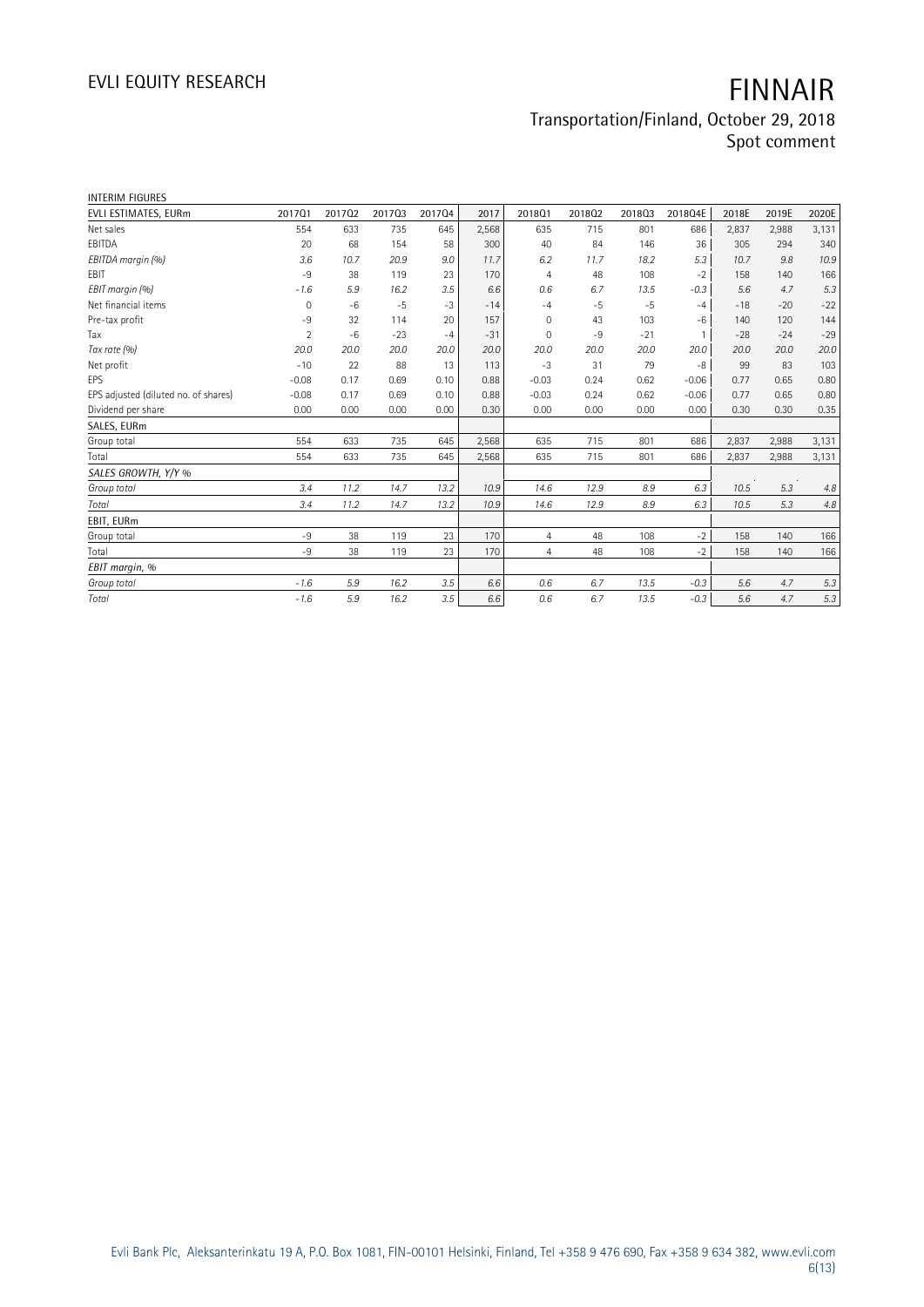### **Transportation/Finland, October 29, 2018 Spot comment**

**INCOME STATEMENT, EURm 2013 2014 2015 2016 2017 2018E 2019E 2020E** Sales 2,400 2,285 2,255 2,317 2,568 2,837 2,988 3,131 *Sales growth (%) -2.0 -4.8 -1.3 2.8 10.9 10.5 5.3 4.8* Costs -2,248 -2,187 -2,123 -2,156 -2,269 -2,533 -2,695 -2,791 Reported EBITDA 153 98 132 161 300 305 294 340 Extraordinary items in EBITDA 0 0 0 0 0 0 0 0 *EBITDA margin (%) 6.4 4.3 5.8 6.9 11.7 10.7 9.8 10.9* Depreciation -141 -134 -108 -106 -129 -147 -154 -174 EBITA 12 -36 24 55 170 158 140 166 Goodwill amortization / writedown 0 0 0 0 0 0 0 0 Reported EBIT 12 -36 24 55 170 158 140 166 *EBIT margin (%) 0.5 -1.6 1.1 2.4 6.6 5.6 4.7 5.3* Net financials 19 -27 -8 -10 -14 -18 -20 -22 Pre-tax profit 120 10 11 144 15 15 15 15 15 157 1140 120 144 Extraordinary items 0 0 -11 -1 -1 0 0 0 Taxes -4 -4 13 -3 -9 -31 -28 -24 -29 Minority shares 0 0 0 0 0 0 0 0 Net profit 27 -51 -18 19 112 99 83 103 **BALANCE SHEET, EURm**  Assets Fixed assets 1,358 1,053 957 1,189 1,446 1,629 1,765 1,881  *% of sales 57 46 42 51 56 57 59 60* Goodwill 0 0 0 0 0 0 0 0  *% of sales 0 0 0 0 0 0 0 0* Inventory 20 20 15 12 15 17 19 20 21  *% of sales 1 1 1 1 1 1 1 1* Receivables 281 358 364 512 460 493 512 530  *% of sales 12 16 16 22 18 17 17 17* Liquid funds 203 426 708 814 965 1,066 1,122 1,176  *% of sales 8 19 31 35 38 38 38 38* Total assets 1,862 1,885 2,050 2,529 2,887 3,207 3,419 3,607 Liabilities Equity 422 514 727 857 1,016 1,076 1,121 1,185  *% of sales 18 23 32 37 40 38 38 38* Deferred taxes 3 0 0 33 74 74 74 74  *% of sales 0 0 0 1 3 3 2 2* Interest bearing debt 593 428 346 718 719 919 1,053 1,145  *% of sales 25 19 15 31 28 32 35 37* Non-interest bearing current liabilities 690 666 601 682 519 566 625 659 690  *% of sales 28 26 30 22 22 22 22 22* Other interest free debt 67 246 201 339 428 428 428 428  *% of sales 3 11 9 15 17 15 14 14* Total liabilities 1,862 1,885 2,050 2,529 2,887 3,207 3,419 3,607 **CASH FLOW, EURm**  + EBITDA 153 98 132 161 300 305 294 340 - Net financial items 19 -27 -8 -10 -14 -18 -20 -22 - Taxes -3 -3 0 0 33 -1 -28 -24 -29 - Increase in Net Working Capital 13 13 36 -33 43 56 57 24 13 13 +/- Other -58 -15 5 -19 40 -13 -13 -13 = Cash flow from operations 147 23 171 220 382 269 251 289 - Capex -109 -146 -81 -486 -394 -330 -290 -290 - Acquisitions 0 0 0 0 0 0 0 0 + Divestments 9 268 448 153 157 0 0 0 = Net cash flow 46 144 538 -113 146 -61 -39 -1 +/- Change in interest-bearing debt 5 -165 -81 372 1 200 134 93 +/- New issues/buybacks -162 143 231 110 60 0 0 0 - Paid dividend -13 0 0 0 -13 -38 -38 -38 +/- Change in loan receivables 71 -107 -291 -167 79 0 0 0 Change in cash -53 15 397 202 273 101 57 54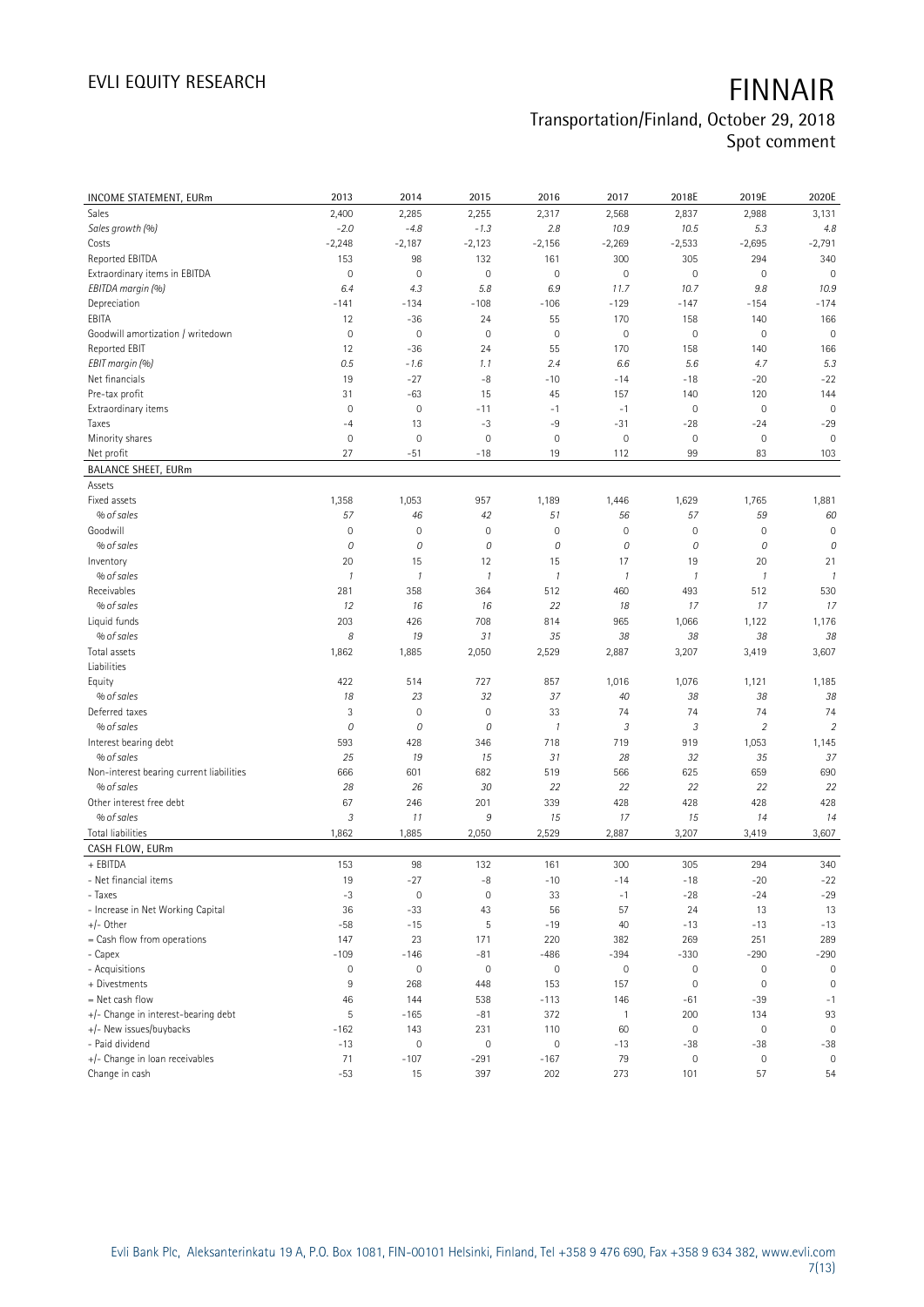### **Transportation/Finland, October 29, 2018 Spot comment**

| <b>KEY FIGURES</b>                                 | 2014                | 2015               | 2016         | 2017                | 2018E               | 2019E        | 2020E               |
|----------------------------------------------------|---------------------|--------------------|--------------|---------------------|---------------------|--------------|---------------------|
| M-cap                                              | 318                 | 694                | 516          | 1,643               | 861                 | 861          | 861                 |
| Net debt                                           | $\mathbf{1}$        | $-362$             | $-96$        | $-246$              | $-147$              | $-70$        | $-31$               |
| Enterprise value                                   | 370                 | 332                | 420          | 1,397               | 714                 | 791          | 830                 |
| Sales                                              | 2,285               | 2,255              | 2,317        | 2,568               | 2,837               | 2,988        | 3,131               |
| EBITDA                                             | 98                  | 132                | 161          | 300                 | 305                 | 294          | 340                 |
| EBIT                                               | $-36$               | 24                 | 55           | 170                 | 158                 | 140          | 166                 |
| Pre-tax                                            | $-63$               | 15                 | 45           | 157                 | 140                 | 120          | 144                 |
| Earnings                                           | $-51$               | $-6$               | 21           | 113                 | 99                  | 83           | 103                 |
| Book value                                         | 514                 | 727                | 857          | 1,016               | 1,076               | 1,121        | 1,185               |
| Valuation multiples                                |                     |                    |              |                     |                     |              |                     |
| EV/sales                                           | 0.2                 | 0.1                | 0.2          | 0.5                 | 0.3                 | 0.3          | 0.3                 |
| EV/EBITDA                                          | 3.8                 | 2.5                | 2.6          | 4.7                 | 2.3                 | 2.7          | 2.4                 |
| EV/EBITA                                           | $-10.1$             | 14.0               | 7.6          | 8.2                 | 4.5                 | 5.7          | 5.0                 |
| EV/EBIT                                            | $-10.1$             | 14.0               | 7.6          | 8.2                 | 4.5                 | 5.7          | 5.0                 |
| EV/operating cash flow                             | 15.9                | 1.9                | 1.9          | 3.7                 | 2.4                 | 2.8          | 2.6                 |
| EV/cash earnings                                   | 7.9                 | 2.3                | 2.3          | 4.7                 | 2.8                 | 3.2          | 2.9                 |
| P/E                                                | $-6.3$              | $-107.2$           | 24.9         | 14.6                | 8.7                 | 10.3         | 8.4                 |
| P/E excl. goodwill                                 | $-6.3$              | $-107.2$           | 24.9         | 14.6                | 8.7                 | 10.3         | 8.4                 |
| P/B                                                | 0.6                 | 1.0                | 0.6          | 1.6                 | 0.8                 | 0.8          | 0.7                 |
| P/sales                                            | 0.1                 | 0.3                | 0.2          | 0.6                 | 0.3                 | 0.3          | 0.3                 |
| P/CF                                               | 13.6                | 4.1                | 2.4          | 4.3                 | 2.9                 | 3.1          | 2.7                 |
| Target EV/EBIT                                     | 0.0                 | 0.0                | $0.0\,$      | 0.0                 | 4.6                 | 5.7          | 5.1                 |
| Target P/E                                         | 0.0                 | 0.0                | 0.0          | 0.0                 | 8.8                 | 10.4         | 8.5                 |
| Target P/B                                         | 0.0                 | 0.0                | $0.0\,$      | 0.0                 | 0.8                 | 0.8          | 0.7                 |
| Per share measures                                 |                     |                    |              |                     |                     |              |                     |
|                                                    |                     |                    |              |                     |                     |              |                     |
| Number of shares                                   |                     |                    |              |                     |                     |              |                     |
|                                                    | 128,136             | 128,136            | 128,136      | 128,136             | 128,136             | 128,136      | 128,136             |
| Number of shares (diluted)<br>EPS                  | 128,136<br>$-0.40$  | 128,136            | 128,136      | 128,136             | 128,136             | 128,136      | 128,136             |
|                                                    | $-0.40$             | $-0.05$<br>$-0.05$ | 0.16<br>0.16 | 0.88<br>0.88        | 0.77<br>0.77        | 0.65<br>0.65 | 0.80<br>0.80        |
| EPS excl. goodwill<br>Cash EPS                     | 0.36                | 1.13               | 1.43         | 2.31                | 2.02                | 1.95         | 2.26                |
|                                                    | 0.18                | 1.33               | 1.71         | 2.98                | 2.32                | 2.18         | 2.49                |
| Operating cash flow per share                      | 3.99                | 2.83               | 5.92         | 5.99                | 7.23                | 8.19         | 8.99                |
| Capital employed per share<br>Book value per share | 4.01                | 5.68               | 6.69         | 7.93                | 8.40                | 8.75         | 9.25                |
| Book value excl. goodwill                          | 4.01                | 5.68               | 6.69         | 7.93                | 8.40                | 8.75         | 9.25                |
| Dividend per share                                 | 0.00                | 0.00               | 0.10         | 0.30                | 0.30                | 0.30         | 0.35                |
| Dividend payout ratio, %                           | 0.0                 | 0.0                | 61.7         | 34.1                | 38.7                | 46.1         | 43.7                |
| Dividend yield, %                                  | 0.0                 | 0.0                | 2.5          | 2.3                 | 4.5                 | 4.5          | 5.2                 |
| <b>Efficiency measures</b>                         |                     |                    |              |                     |                     |              |                     |
| ROE                                                | $-10.8$             | $-1.0$             | 2.6          | 12.0                | 9.5                 | 7.6          | 8.9                 |
| <b>ROCE</b>                                        | $-4.1$              | 2.4                | 4.2          | 10.3                | 8.5                 | 6.7          | 7.4                 |
| Financial ratios                                   |                     |                    |              |                     |                     |              |                     |
| Capex/sales, %                                     | $-5.3$              | $-16.3$            | 14.4         | 9.2                 | 11.6                | 9.7          | 9.3                 |
| Capex/depreciation excl. goodwill,%                | $-90.2$             | $-339.6$           | 314.7        | 183.2               | 224.9               | 188.3        | 166.5               |
| Net debt/EBITDA, book-weighted                     | 0.0                 | $-2.7$             | $-0.6$       | $-0.8$              | $-0.5$              | $-0.2$       | $-0.1$              |
| Debt/equity, market-weighted                       | 1.3                 | 0.5                | 1.4          | 0.4                 | 1.1                 | 1.2          | 1.3                 |
| Equity ratio, book-weighted                        | 31.5                | 40.6               | 37.8         | 39.1                | 37.3                | 36.4         | 36.5                |
| Gearing                                            | 0.00                | $-0.50$            | $-0.11$      | $-0.24$             | $-0.14$             | $-0.06$      | $-0.03$             |
| Number of employees, average                       | $\mathsf{O}\xspace$ | $\mathbf 0$        | $\mathbf 0$  | $\mathsf{O}\xspace$ | $\mathsf{O}\xspace$ | 0            | $\mathbf 0$         |
| Sales per employee, EUR                            | $\mathsf{O}\xspace$ | $\mathbf 0$        | $\mathbf 0$  | 0                   | $\mathbb O$         | 0            | $\mathsf{O}\xspace$ |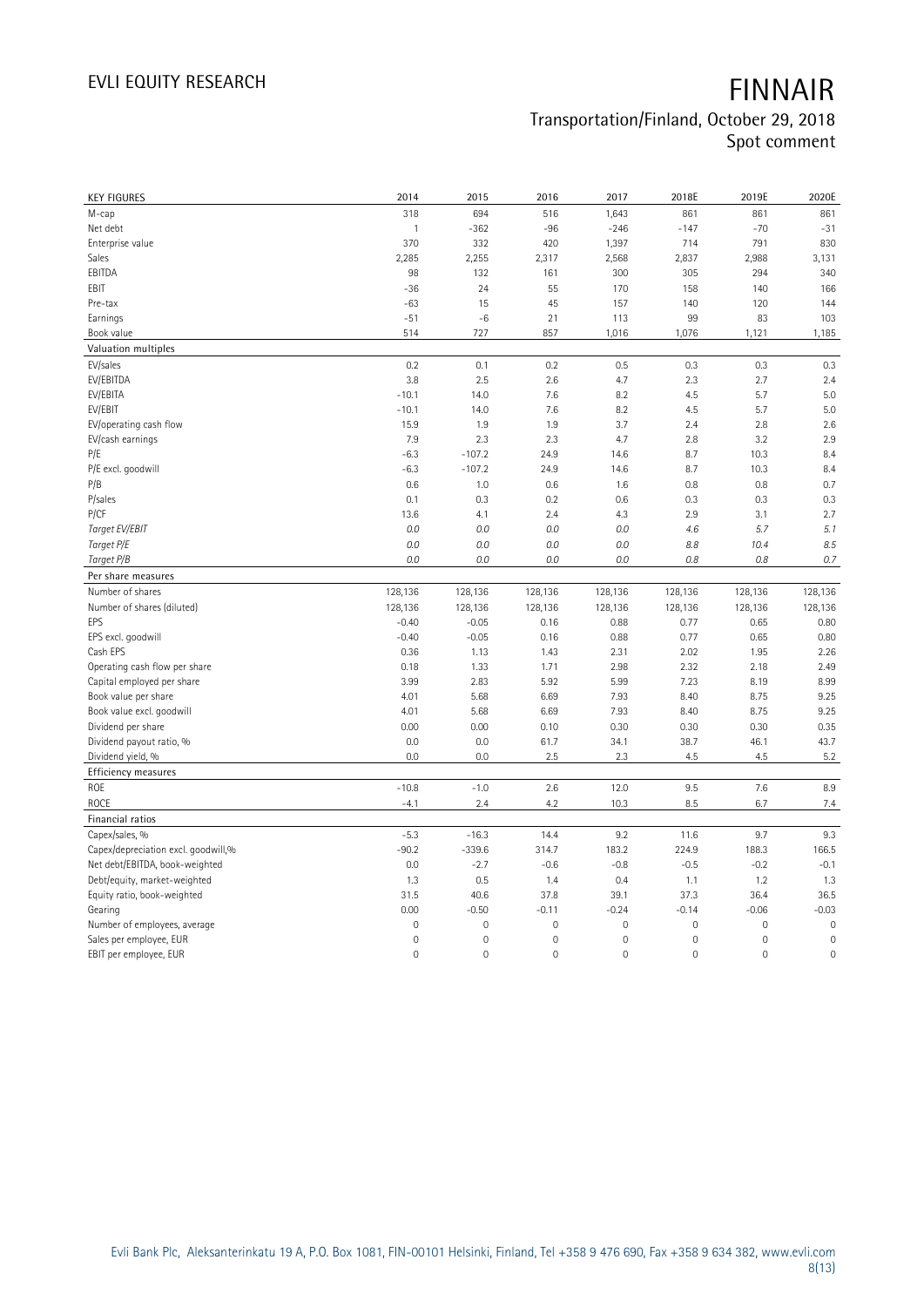**COMPANY DESCRIPTION: Finnair is the Finnish flag carrier airline.**

**INVESTMENT CASE: Finnair has clearly improved its profitability in 2016-2017. Strategy relies on traffic between Asia and Europe with new A350 fleet.**

| <b>OWNERSHIP STRUCTURE</b>                 | <b>SHARES</b> | <b>EURm</b> | 0/0     |
|--------------------------------------------|---------------|-------------|---------|
| Prime Minister's Office                    | 71,515,426    | 480.584     | 55.8%   |
| The Local Government Pensions Institution  | 6,200,875     | 41.670      | 4.8%    |
| Tiiviste-Group Oy                          | 2,150,000     | 14.448      | $1.7\%$ |
| Ilmarinen Mutual Pension Insurance Company | 1,945,000     | 13.070      | 1.5%    |
| The State Pension Fund                     | 1,700,000     | 11.424      | 1.3%    |
| Oy Etra Invest Ab                          | 1,000,000     | 6.720       | 0.8%    |
| Laakkonen Mikko Kalervo                    | 640,000       | 4.301       | 0.5%    |
| Veritas Pension Insurance Company Ltd.     | 607,993       | 4.086       | 0.5%    |
| Varma Mutual Pension Insurance Company     | 382,486       | 2.570       | 0.3%    |
| Finnairin Henkilöstörahasto Hr.            | 293,000       | 1.969       | 0.2%    |
| Ten largest                                | 86,434,780    | 580.842     | 67%     |
| Residual                                   | 41,701,335    | 280.233     | 33%     |
| Total                                      | 128, 136, 115 | 861.075     | 100%    |

i.

**EARNINGS CALENDAR**

**OTHER EVENTS** March 20, 2018 **AGM** 

**COMPANY MISCELLANEOUS** CFO: Pekka Vähähyyppä CFO: Pekka Vähähyyppä IR: Mari Reponen

CEO: Pekka Vauramo **Tietotie 9, 01053 FINNAIR (VANTAA AIRPORT**)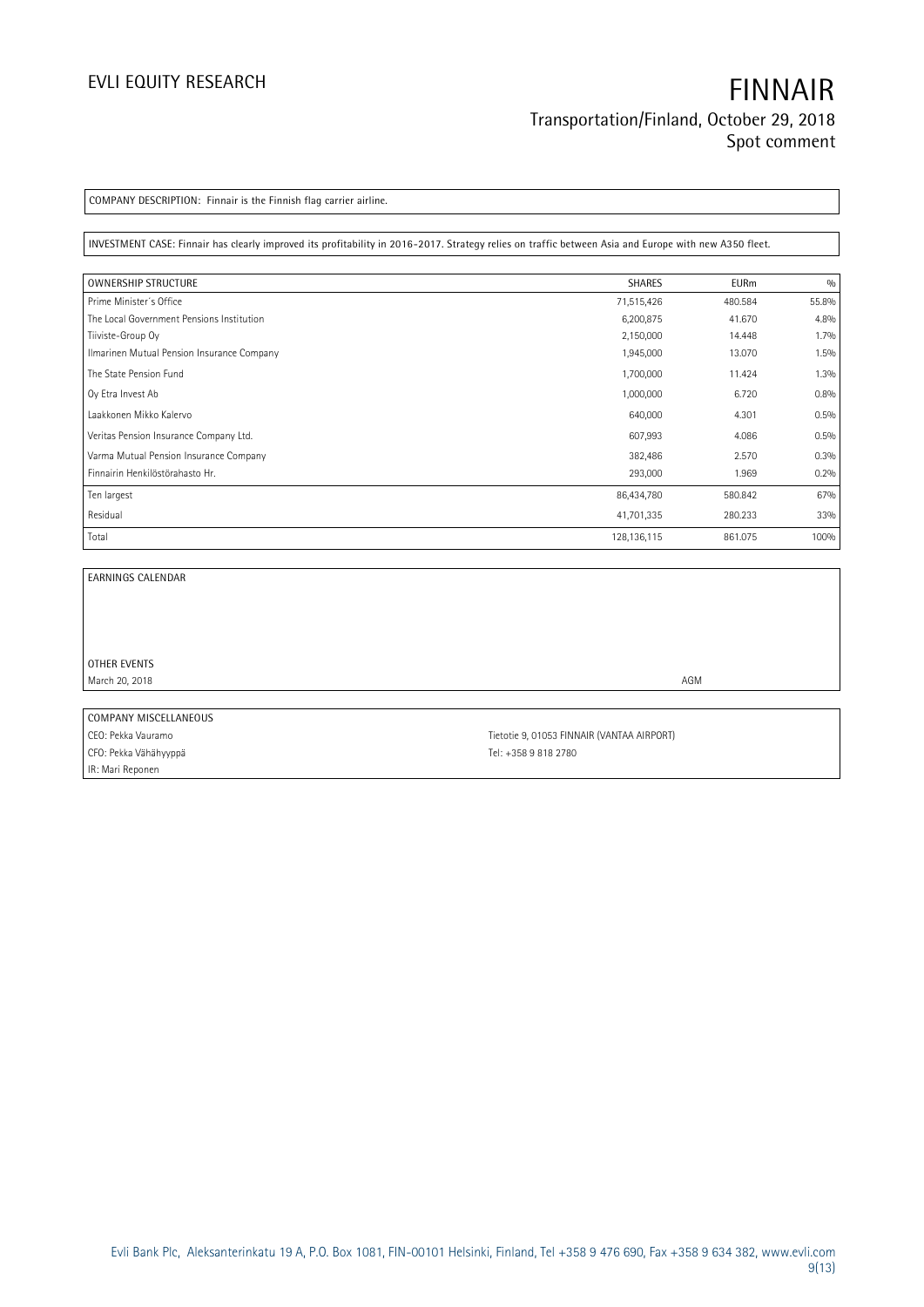### DEFINITIONS

| P/E<br>Price per share<br>Earnings per share                                             | EPS<br>Profit before extraordinary items and taxes                               |
|------------------------------------------------------------------------------------------|----------------------------------------------------------------------------------|
|                                                                                          | $-$ income taxes $+$ minority interest<br>Number of shares                       |
|                                                                                          |                                                                                  |
| P/Sales<br>Market cap<br><b>Sales</b>                                                    | <b>DPS</b><br>Dividend for the financial period per share                        |
| P/BV                                                                                     | <b>CEPS</b>                                                                      |
| Price per share                                                                          | Gross cash flow from operations                                                  |
| Shareholders' equity $+$ taxed provisions per share                                      | Number of shares                                                                 |
|                                                                                          |                                                                                  |
| P/CF                                                                                     | EV/Share                                                                         |
| Price per share                                                                          | Enterprise value                                                                 |
| Operating cash flow per share                                                            | Number of shares                                                                 |
|                                                                                          |                                                                                  |
| EV (Enterprise value)                                                                    | Sales/Share                                                                      |
| Market cap + net debt + minority interest at market value                                | <b>Sales</b>                                                                     |
| - share of associated companies at market value                                          | Number of shares                                                                 |
|                                                                                          |                                                                                  |
| Net debt<br>Interest bearing debt - financial assets                                     | EBITDA/Share                                                                     |
|                                                                                          | Earnings before interest, tax, depreciation and amortisation<br>Number of shares |
|                                                                                          |                                                                                  |
| EV/Sales                                                                                 | EBIT/Share                                                                       |
| Enterprise value                                                                         | Operating profit                                                                 |
| Sales                                                                                    | Number of shares                                                                 |
|                                                                                          |                                                                                  |
| EV/EBITDA                                                                                | EAFI/Share                                                                       |
| Enterprise value                                                                         | Pretax profit                                                                    |
| Earnings before interest, tax, depreciation and amortisation                             | Number of shares                                                                 |
| EV/EBIT                                                                                  | Capital employed/Share                                                           |
| Enterprise value                                                                         | Total assets - non interest bearing debt                                         |
| Operating profit                                                                         | Number of shares                                                                 |
|                                                                                          |                                                                                  |
| Div yield, %                                                                             | Total assets                                                                     |
| Dividend per share                                                                       | <b>Balance sheet total</b>                                                       |
| Price per share                                                                          |                                                                                  |
|                                                                                          |                                                                                  |
| Payout ratio, %<br>Total dividends                                                       | Interest coverage (x)                                                            |
| Earnings before extraordinary items and taxes - income taxes + minority interest         | Operating profit<br>Financial items                                              |
|                                                                                          |                                                                                  |
| Net cash/Share                                                                           | Asset turnover (x)                                                               |
| Financial assets $-$ interest bearing debt                                               | Turnover                                                                         |
| Number of shares                                                                         | Balance sheet total (average)                                                    |
|                                                                                          |                                                                                  |
| ROA, %                                                                                   | Debt/Equity, %                                                                   |
| Operating profit + financial income + extraordinary items                                | Interest bearing debt                                                            |
| Balance sheet total - interest free short term debt                                      | Shareholders' equity + minority interest + taxed provisions                      |
| - long term advances received and accounts payable (average)                             |                                                                                  |
|                                                                                          |                                                                                  |
| ROCE, %<br>Profit before extraordinary items + interest expenses + other financial costs | Equity ratio, %<br>Shareholders' equity + minority interest + taxed provisions   |
| Balance sheet total - non interest bearing debt (average)                                | Total assets - interest free loans                                               |
|                                                                                          |                                                                                  |
| ROE, %                                                                                   | CAGR, %                                                                          |
| Profit before extraordinary items and taxes - income taxes                               | Cumulative annual growth rate $=$ Average growth per year                        |
| Shareholders' equity + minority interest + taxed provisions (average)                    |                                                                                  |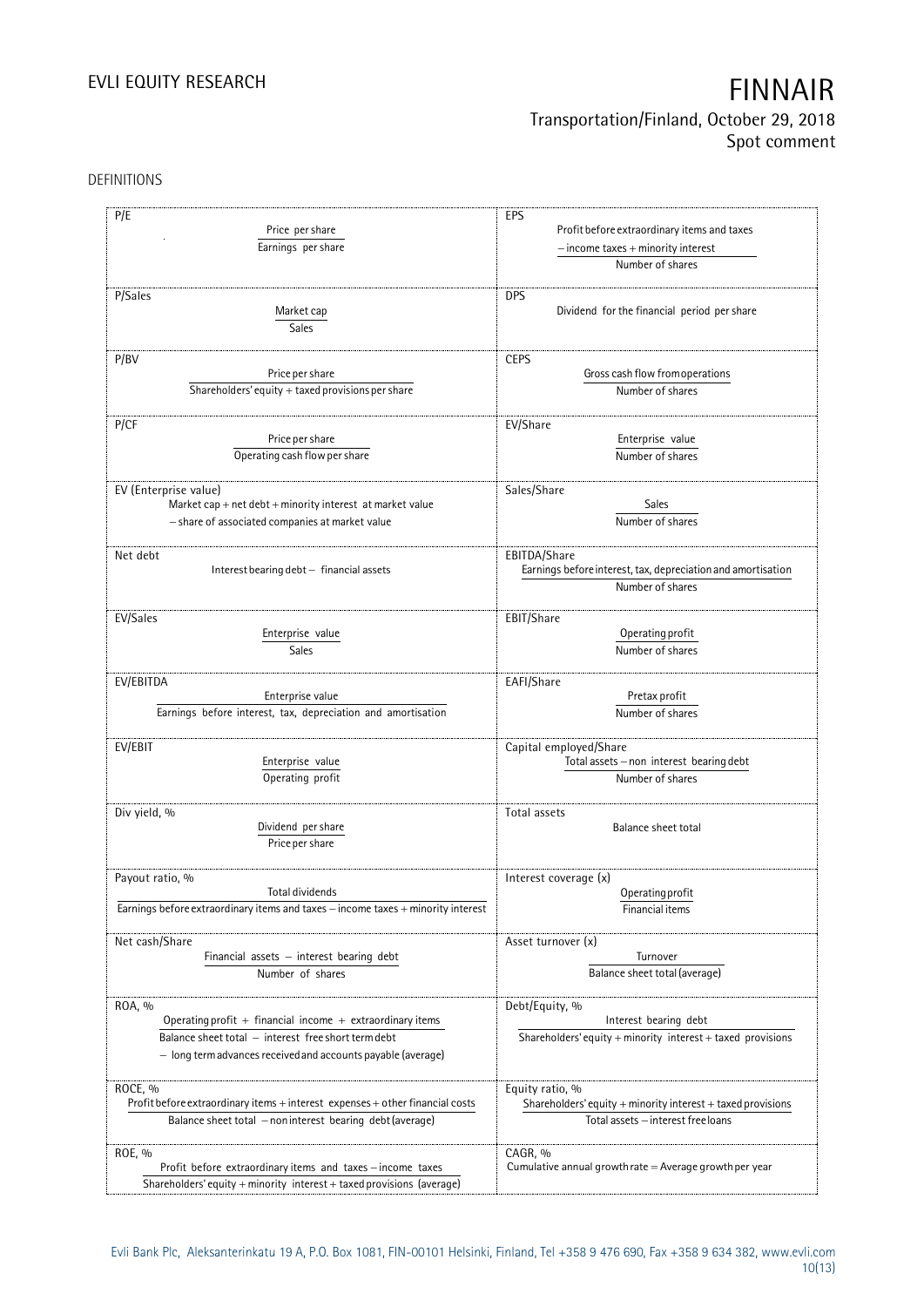#### Important Disclosures Evli Research Partners Plc ("ERP") uses 12-month target prices. Target prices are defined by utilizing analytical techniques based on financial theory including (but not limited to) discounted cash flow analysis and comparative valuation. The selection of valuation methods depends on different circumstances. Target prices may be altered on the basis of new information coming to light in the underlying company or changes in interest rates, changes in foreign exchange rates, other securities prices or market indices or outlook for the aforementioned factors or other factors that may change the conditions of financial markets. Recommendations and changes by analysts are available at https://research.evli.com/JasperAllModels.action?authParam=key;461&tauthParam=x;G3rNagWrtf7K&tauthType=3 Detailed information about the valuation or methodology and the underlying assumptions is accessible via ERP: [http://research.evli.com](http://research.evli.com/) Investment recommendations are defined as follows: Target price compared to share price Recommendation<br>  $\leq -10\%$ < -10 % SELL  $-10 - (+10) \%$  HOL<br> $> 10 \%$  RIIY  $> 10\%$ ERP's investment recommendation of the analyzed company is in general updated 2 – 4 per year. 60% 56% 50% 40%  $33%$ 30% 20% 10% 10%  $0%$ Hold Sel Buy The graph above shows the distribution of ERP's recommendations of companies under coverage in 16th of April 2018. If recommendation is not given, it is not mentioned here.

#### Name(s) of the analyst(s): Häyhä

This research report has been prepared by Evli Research Partners Plc ("ERP" or "Evli Research"). ERP is a subsidiary of Evli Bank Plc. Production of the investment recommendation has been concluded on [29.10.2018, 8:00]. This report has been published on [29.10.2018, 8:40].

None of the analysts contributing to this report, persons under their guardianship or corporations under their control have a position in the shares of the company or related securities.

The date and time for any price of financial instruments mentioned in the recommendation refer to the previous trading day's closing price(s) unless otherwise stated in the report.

Each analyst responsible for the content of this report assures that the expressed views accurately reflect the personal views of each analyst on the covered companies and securities. Each analyst assures that (s)he has not been, nor are or will be, receiving direct or indirect compensation related to the specific recommendations or views contained in this report.

Companies in the Evli Group, affiliates or staff of companies in the Evli Group, may perform services for, solicit business from, hold long or short positions in, or otherwise be interested in the investments (including derivatives) of any company mentioned in the publication or report.

Neither ERP nor any company within the Evli Group have managed or co-managed a public offering of the company's securities during the last 12 months prior to, received compensation for investment banking services from the company during the last 12 months prior to the publication of the research report.

ERP may pursue an assignment from the issuer(s) of the financial instruments mentioned in the recommendation or this report. These assignments may have a limited economic or financial impact on ERP and/or Evli. Under such assignments ERP may perform services including, but not limited to, arranging investor meetings or –events, investor relations communication advisory and production of research material.

ERP has signed an agreement with the issuer of the financial instruments mentioned in the recommendation, which includes production of research reports. This assignment has a limited economic and financial impact on ERP and/or Evli. Under the assignment ERP performs services including, but not limited to, arranging investor meetings or –events, investor relations communication advisory and production of research material.

ERP or another company within the Evli Group does not have an agreement with the company to perform market making services.

For the prevention and avoidance of conflicts of interests with respect to this report, there is an information barrier (Chinese wall) between Investment Research and Corporate Finance units concerning unpublished investment banking services to the company. The remuneration of the analyst(s) is not tied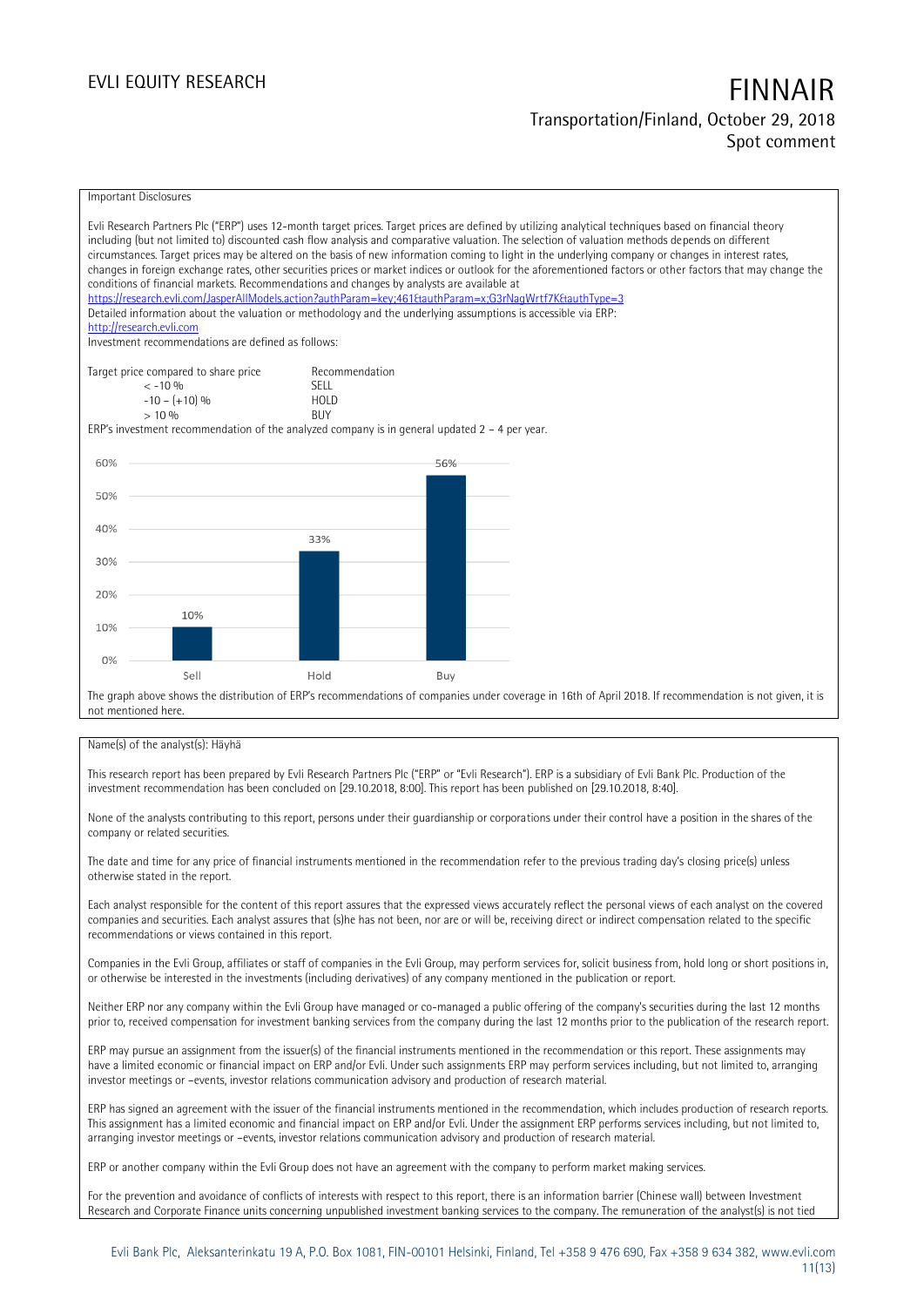directly or indirectly to investment banking transactions performed by Evli Bank Plc or any company within Evli Group.

This report has not been disclosed to the company prior to its dissemination.

This report is provided and intended for informational purposes only and may not be used or considered under any circumstances as an offer to sell or buy any securities or as advice to trade any securities.

This report is based on sources ERP considers to be correct and reliable. The sources include information providers Reuters and Bloomberg, stock-exchange releases from the companies and other company news, Statistics Finland and articles in newspapers and magazines. However, ERP does not guarantee the materialization, correctness, accuracy or completeness of the information, opinions, estimates or forecasts expressed or implied in the report. In addition, circumstantial changes may have an influence on opinions and estimates presented in this report. The opinions and estimates presented are valid at the moment of their publication and they can be changed without a separate announcement. Neither ERP nor any company within the Evli Group are responsible for amending, correcting or updating any information, opinions or estimates contained in this report. Neither ERP nor any company within the Evli Group will compensate any direct or consequential loss caused by or derived from the use of the information represented in this publication.

All information published in this report is for the original recipient's private and internal use only. ERP reserves all rights to the report. No part of this publication may be reproduced or transmitted in any form or by any means, electronic, mechanical, photocopying, recording or otherwise, or stored in any retrieval system of any nature, without the written permission of ERP.

This report or its copy may not be published or distributed in Australia, Canada, Hong Kong, Japan, New Zealand, Singapore or South Africa. The publication or distribution of this report in certain other jurisdictions may also be restricted by law. Persons into whose possession this report comes are required to inform themselves about and to observe any such restrictions.

Evli Bank Plc is not registered as a broker-dealer with the U. S. Securities and Exchange Commission ("SEC"), and it and its analysts are not subject to SEC rules on securities analysts' certification as to the currency of their views reflected in the research report. Evli Bank is not a member of the Financial Industry Regulatory Authority ("FINRA"). It and its securities analysts are not subject to FINRA's rules on Communications with the Public and Research Analysts and Research Reports and the attendant requirements for fairness, balance and disclosure of potential conflicts of interest. This research report is only being offered in U.S. by Auerbach Grayson & Company, LLC (Auerbach Grayson) to Major U.S. Institutional Investors and is not available to, and should not be used by, any U.S. person or entity that is not a Major U.S. Institutional Investor. Auerbach Grayson is a broker-dealer registered with the U.S. Securities and Exchange Commission and is a member of the FINRA. U.S. entities seeking more information about any of the issuers or securities discussed in this report should contact Auerbach Grayson. The securities of non-U.S. issuers may not be registered with or subject to SEC reporting and other requirements.

ERP is not a supervised entity but its parent company Evli Bank Plc is supervised by the Finnish Financial Supervision Authority.